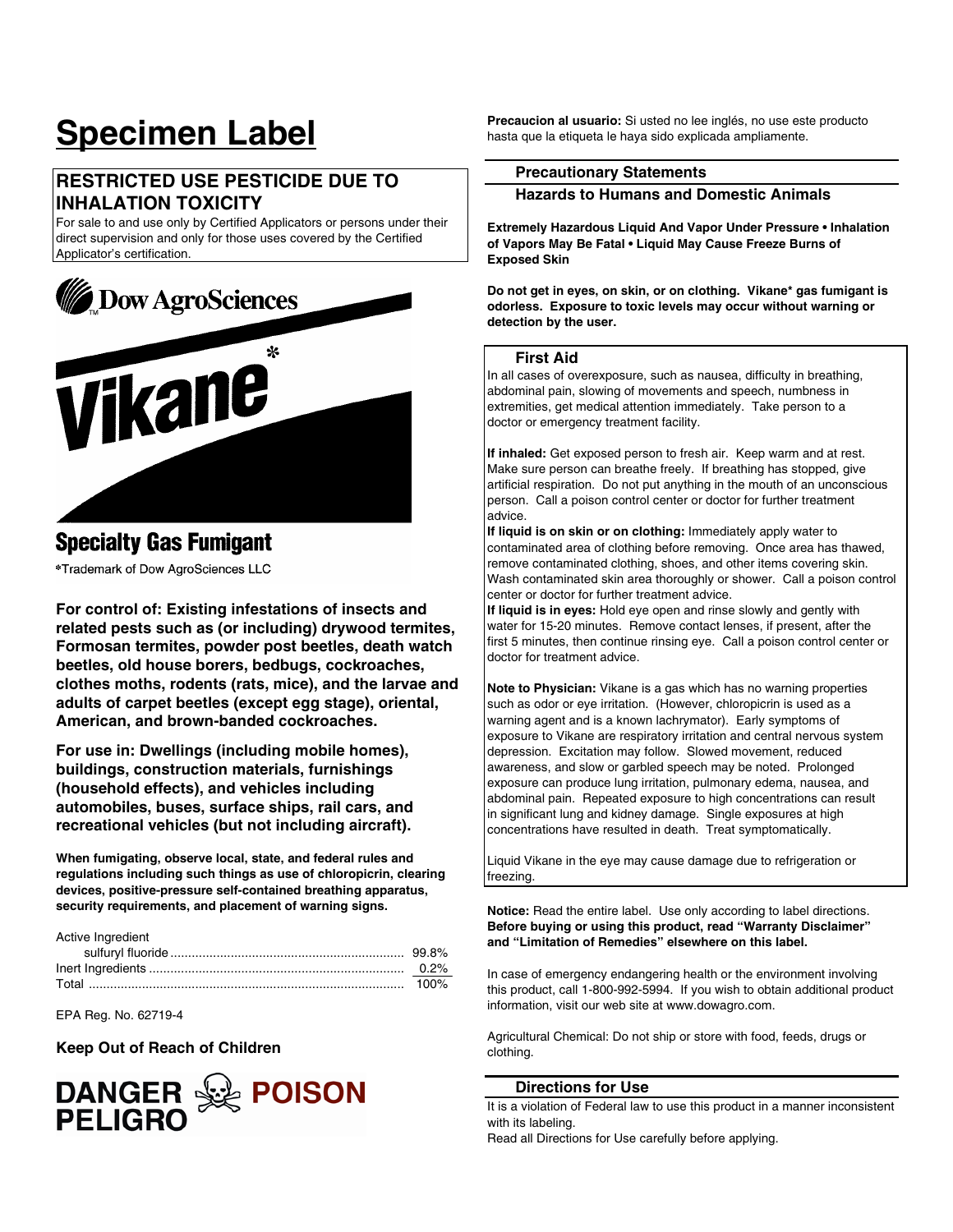#### **Storage and Handling**

Store in dry, cool, well ventilated area under lock and key. Post as a pesticide storage area. Do not contaminate water, food, or feed by storage.

Store cylinders upright; secured to a rack or wall to prevent tipping. Cylinders should not be subjected to rough handling or mechanical shock such as dropping, bumping, dragging, or sliding. Do not use rope slings, hooks, tongs, or similar devices to unload cylinders. Transport cylinders using hand truck or fork truck to which the cylinder can be firmly secured. Do not transport any cylinders in closed vehicles where they occupy the same common airspace as personnel. Transport securely only in an upright position.

Do not remove valve protection bonnet and safety cap until immediately before use. Replace safety cap and valve protection bonnet when cylinder is not in use.

When cylinder is empty, close valve, screw safety cap onto valve outlet, and replace protection bonnet before returning to supplier. Only the registrant is authorized to refill cylinders. Do not use cylinder for any other purpose. Follow registrant's instructions for return of empty or partially empty cylinders.

**Leak Procedures:** Evacuate immediate area of leak. Use a NIOSH or MSHA approved positive pressure self-contained breathing apparatus (SCBA, not SCUBA) or combination air-supplied/SCBA respirator, such as manufactured by Ranger, Survivair, Scott, or MSA, for entry into affected areas to correct problem. Move leaking or damaged cylinder outdoors or to an isolated location, observing strict safety precautions. Work upwind if possible. Do not permit entry into leakage area by unprotected persons until concentration of fumigant is determined to be 5 parts per million (ppm) or less, as determined by a detection device with sufficient sensitivity such as an INTERSCAN or MIRAN gas analyzer. For more detailed information on the source and use of air monitoring devices or respirators, consult the Vikane Gas Fumigant Structural Fumigation Manual.

**Cylinder and Product Disposal**: Promptly return all empty cylinders to your distributor of Vikane. Follow proper cylinder handling directions above.

Pesticide wastes are acutely hazardous. Improper disposal of excess pesticide is a violation of Federal law. If these wastes cannot be disposed of by use according to label instructions, consult your State Pesticide or Environmental Control Agency, or the Hazardous Waste Representative at the nearest EPA Regional Office for guidance.

#### **General Information**

Before using, read and follow all label precautions and directions. Prior to the parties entering into a fumigation agreement, the Fact Sheet for Vikane must be provided to an adult occupant of the structure to be fumigated.

Vikane is a highly hazardous material and should be used only by individuals knowledgeable of the hazards of this chemical and trained in the use of required respiratory equipment, detector devices, emergency procedures, and in the proper use of this fumigant.

When used for fumigation of enclosed spaces, such as houses and other structures, warehouses, vaults, chambers, trucks, vans, boxcars, ships, and other transport vehicles, 2 persons trained in the use of this product, at least one being an applicator that is licensed/certified by the state, must be present at all times during introduction of fumigant, reentry prior to aeration, and during the initiation of the initial aeration procedure when exposure exceeds 5 ppm. **Two persons need not be present if monitoring is conducted remotely (outside the area being fumigated)**.

**If fumigating for insect pests, do not apply when temperature at site of pest activity is below 40ºF. This temperature may be measured at the slab foundation, sub-floor soil, or wherever the coolest part of the structure may be. This restriction does not apply when fumigating for rodents.** 

When fumigating a single unit/room within or connected to a larger structure (such as town houses, apartments, condominiums) all units of the entire structure must be vacated during the fumigation and aeration periods.

Remove edible items from the structure before the fumigation if they cannot be adequately sealed to prevent exposure to Vikane. Chloropicrin must be used as described on the label to warn of an ongoing fumigation.

#### **Preparation for Fumigation**

#### **Structural Fumigation**

Remove from the structure to be fumigated all persons, domestic animals, pets, including fish, and desirable growing plants. Remove mattresses **(except waterbeds)** and pillows completely enveloped in water proof covers or remove covers. Food, feed, drugs, and medicinals (including those items in refrigerators and freezers) can remain in the structure if they are in plastic, glass, or metal bottles, cans, or jars with the original manufacturer's air-tight seal intact. Food, feed, drugs, and medicinals (including those items in refrigerators and freezers) not in plastic, glass, or metal bottles, cans, or jars with the original manufacturer's air-tight seal intact, need to be removed from the fumigation site, or double bagged in Nylofume\* bags, which are available from distributors of Vikane gas fumigant.

**Note: Extinguish all flames, including pilot lights of water heaters, gas refrigerators, ranges, ovens, broilers, etc. Turn off or unplug all electrical heating elements such as those in heaters, pianos, organs, etc. Shut off automatic switch controls for appliances and lighting systems which will be included in the space to be fumigated.**

Open operable internal doors, internal openings to attics and sub areas, storage chests, cabinets, drawers, closets, and appliances (such as washers, dishwashers, dryers, microwave or conventional ovens, etc.). Using electric fan(s) will help provide for forced distribution and aeration of basements and other dead air spaces to facilitate rapid dispersion of gas. Refrigerator and freezer doors may be left open if the units are turned off or disconnected and all food items have been removed. If the applicator chooses to leave sealed food items in closed refrigerators and freezers during the fumigation, the appliances should be opened when clearing the structure until the concentration of Vikane in them is 5 ppm or less.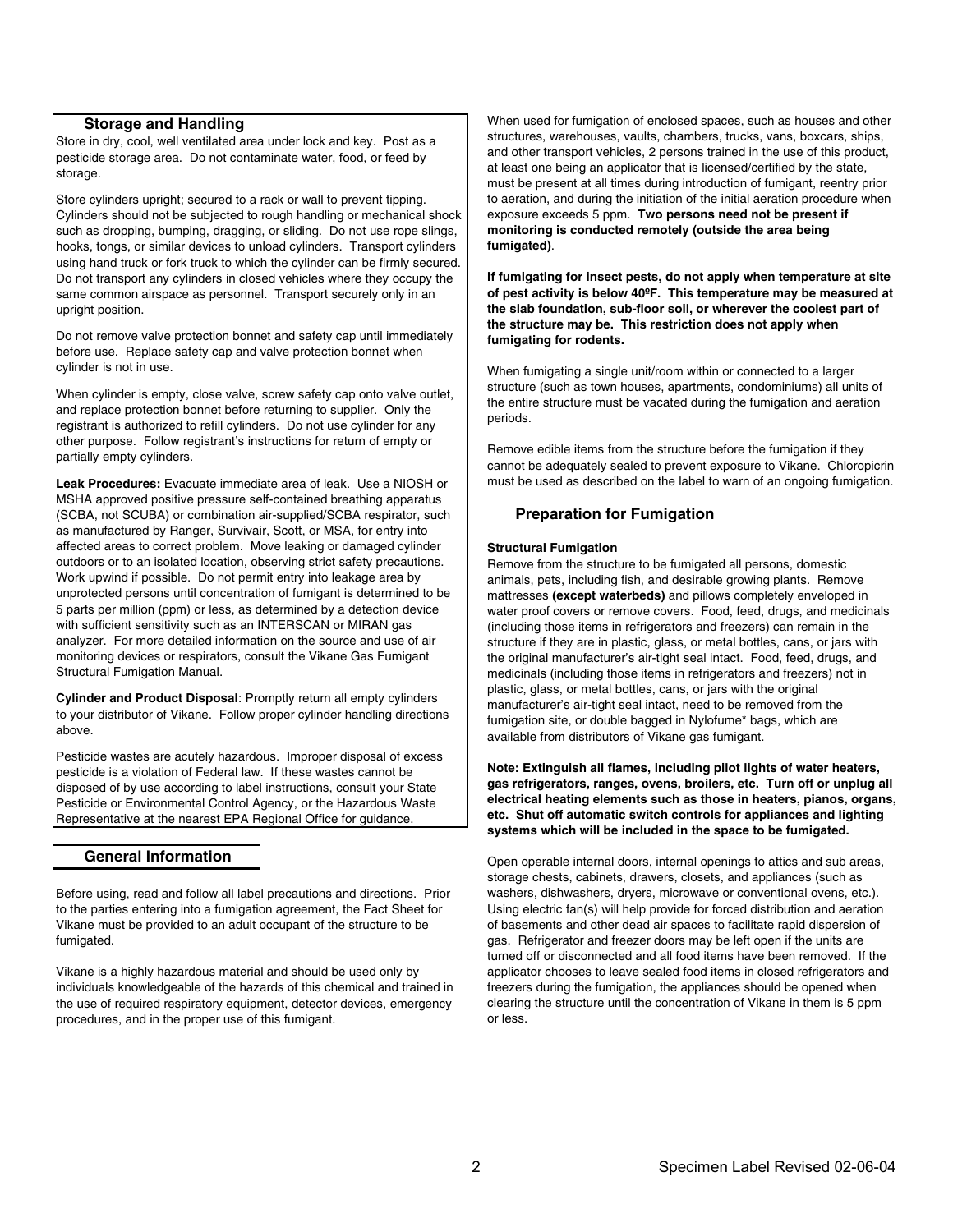#### **Tarpaulin Fumigation**

Open operable windows. When tarping, use a highly resistant material such as a vinyl coated nylon, or polyethylene sheeting of at least 4 mil thickness. Seal all seams. Seal all low edges of the cover (such as with soil, sand, or weighted "snakes"). To minimize escape of gas through the soil and to avoid injury to nearby plants, wet soil outward from foundation to the cover if not sufficiently moist to act as a barrier for the gas.

#### **Taped Fumigation**

For fumigation sites that can be sealed with plastic, paper, or tape, seal adequately around doors, windows, vents, and other openings.

#### **Chamber Fumigation**

For chamber fumigation use a gas-tight chamber with adequate circulation.

#### **Construction Materials, Furnishings (Household effects), and Vehicles**

Follow preparations as appropriate in above paragraphs for chamber, taped fumigation, or tarpaulin fumigation to assure good confinement of the gas for the recommended period of exposure.

#### **Fumigation of Surface Ships in Port**

Surface ships in size up to and including large ocean-going ships may be fumigated with Vikane to control the various pests listed. The professional fumigator and the ship's captain (or owner) shall follow all applicable regulations including those listed in the Department of Transportation, Chapter 1, Parts 147A.1-147A.43. Except for those persons involved in fumigation, no people, plants, or pets may be onboard during fumigation.

The person responsible for the fumigation must notify the master of the vessel, or his representative, of the requirements relating to personal protection equipment and detection equipment. Emergency procedures, cargo ventilation, periodic monitoring and inspections, and first aid measures must be discussed with and understood by the master of the vessel or his representative.

If leakage of the fumigant is detected, the person in charge of the fumigation shall take action to correct the leakage, or shall inform the master of the vessel, or his representative, of the leakage so that corrective action can be taken.

Edible commodities shall not be exposed to the chemical. If not removed from the vessel they shall be protected from exposure. The vessel must not be moved during the fumigation and aeration periods. If reentry is necessary before aeration is completed, positive pressure self-contained respiratory protection must be worn.

#### **Warning Agent**

**Chloropicrin** is a warning agent introduced into the structure during fumigation. In order to avoid direct exposure to the fumigant being released, chloropicrin must be released within the structure at least 5 to 10 minutes prior to introduction of the fumigant. Place a handful of wicking agent, (e.g., cotton) in a shallow chloropicrin evaporation container. Do not use chloropicrin evaporation containers or application equipment made of magnesium, aluminum, or their alloys, as chloropicrin may be severely corrosive to such metals. To enhance the distribution of chloropicrin throughout the structure, place the shallow chloropicrin evaporation container in the air stream of a fan. Pour chloropicrin over the wicking agent. When adding chloropicrin to evaporation containers, dispense no more than 3 fluid ounces per container.Use 1 fluid oz/ 10,000 to 15,000 cubic feet - (30 ml/283 to 425 cubic meters) of space to be fumigated. Establish at least one chloropicrin introduction site for each 45,000 cubic feet of space to be fumigated. Removal of all chloropicrin evaporation containers from the fumigated space during "Step (1)" of "Aeration Procedure 1 or 2" will aid in the dissipation of the warning agent from the structure.

Chloropicrin need not be used when fumigating railcars; however, a thorough walk-through inspection must be performed of each railcar with doors being immediately locked upon leaving each car, and a guard must be posted during fumigant introduction, exposure period, and aeration.

Chloropicrin is a warning agent which causes smarting of the eyes, tears, and discomfort, and has a very disagreeable pungent odor at very low concentrations. Chloropicrin must be used by a persons certified to apply Vikane or under their supervision. Fumigators must observe the precautionary statements and safety recommendations appearing on the label of this product.

#### **Protective Clothing**

Wear goggles or full face shield for eye protection during introduction of the fumigant. Do not wear gloves or rubber boots. Do not reuse clothing or shoes that have become contaminated with liquid Vikane until thoroughly aerated and cleaned.

#### **Respiratory Protection**

If the concentration of Vikane in the fumigated area (as measured by a detector device with sufficient sensitivity such as an INTERSCAN or MIRAN gas analyzer) does not exceed 5 ppm (20 mg/cubic meter), no respiratory protection is required. When this concentration is exceeded, all persons in the exposed area must wear a NIOSH or MSHA approved positive pressure self-contained breathing apparatus (SCBA, not SCUBA) or combination air-supplied/SCBA respirator such as manufactured by Ranger, Survivair, Scott, or MSA. Before using any make or brand of SCBA, learn how to use it correctly. Determine that it has an adequate air supply for the job at hand, that it fits properly, providing an adequate seal around the face, and that it is in good working order. For more detailed information on the source and use of air monitoring devices and respirators, consult the Vikane Gas Fumigant Structural Fumigation Manual.

**Prefumigation Check:** Check for potential leaks.

#### **Securing Structure Entrances**

All exterior entrances to the fumigated structure shall be locked during the fumigation exposure period and Step 2 of the aeration period, using existing locking mechanisms, if present. In addition, all structures shall have a secondary lock on all exterior doors during the fumigation period and Step 2 of the Aeration Procedure. A secondary lock shall consist of a device or barricade that is demonstratively effective in preventing an exterior door or entrance from being opened by normal means by anyone other than the state licensed/certified applicator in charge of the fumigation or persons in his/her on-site direct supervision. Consult state and local regulations for any supplementary instructions and restrictions on secondary locks.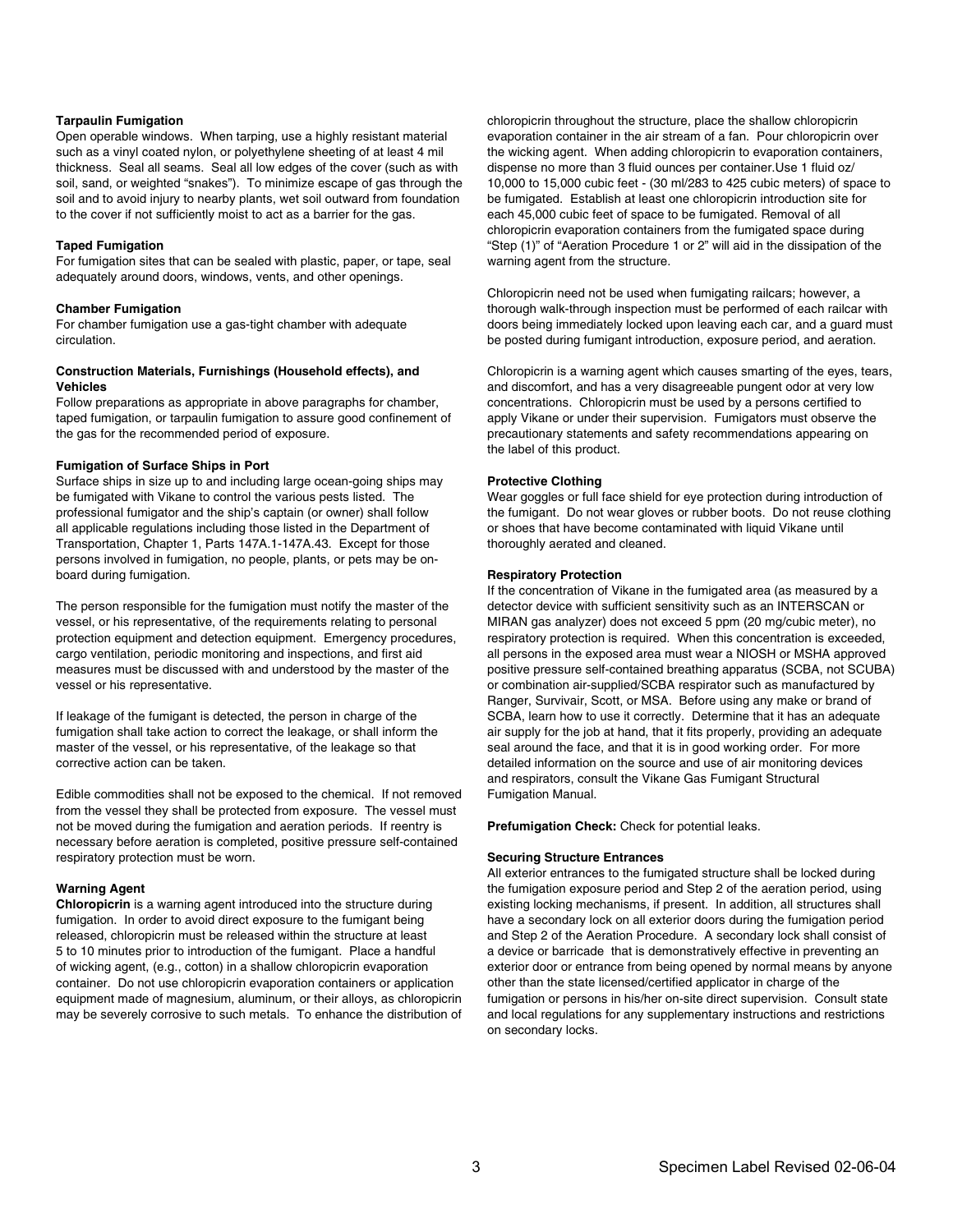#### **Dosage and Exposure Time**

For fumigation to control drywood termites and non-egg stages of other insect and related structural and household pests, the Fumiguide**\*** calculator(s) is to be used for the coordination of fumigant rates with soil or slab temperature, exposure period, and fumigant loss rate measured as half-loss-time (HLT). When control of the egg stage is desired or when fumigating for Formosan termites, use the indicated multiple factor of the drywood termite dosage (as determined by Fumiguide calculator(s)) for pests listed in the following table:

|                                                          | <b>Dosage Factor</b> |
|----------------------------------------------------------|----------------------|
|                                                          | (as a multiple of    |
|                                                          | drywood              |
| Pest                                                     | termite dosage)      |
| Rodents <sup>+</sup>                                     | 1/2X                 |
| Carpet Beetles <sup>*</sup> and Cockroaches <sup>*</sup> | 1X                   |
| Furniture Carpet Beetles <sup>*</sup> and Bedbugs        | 3X                   |
| <b>Old House Borers and Formosan Termites</b>            | 4X                   |
| <b>Clothes Moths</b>                                     | 6X                   |
| Powder Post Beetles and Death Watch Beetles              | 10X                  |

These dosages apply to dwellings, buildings, construction materials, furnishings, and vehicles.

 $+$ To determine the proper dose for rodent control, use 80 $\degree$ F as the calculating temperature. Unlike insects, rodents are warm blooded and do not require increased dosages at lower temperatures.

†† More than 1 fumigation may be needed to control the infestation after egg hatch.

For fumigation to control rodents, use sufficient gas to accumulate at least 36 ounce-hours following equilibrium, regardless of ambient air temperature. Refer to the Vikane Gas Fumigant Structural Fumigation Manual.

The Fumiguide B Calculator is to be used for unmonitored structures to coordinate fumigant rates with temperatures, a 20 to 24 hour exposure period, and an estimated HLT.

The Fumiguide Y Calculator is used in conjunction with Fumiguide B when fumigant concentrations are monitored and/or there are measured variations in exposure time.

The Fumiguide Calculator is a hand held microprocessor which performs the functions of both the Fumiguide B and Y calculators and includes relative humidity as a calculating factor.

These calculators, Directions For Use, and referenced literature may be obtained from Dow AgroSciences.

#### **Introducing the Fumigant**

Release the fumigant from outside the structure, tent, or vehicle. The release point(s) should be into a large open space(s) in the fumigation site(s). Release the fumigant through a suitable leak-proof tube with a minimum burst pressure of 500 pounds per square inch (psi). Direct the fumigant into the blast of air from a fan(s) having a capacity of at least 1,000 cubic feet per minute (cfm) for each pound of Vikane released per minute. Damage to household materials can occur if insufficient fan capacity is used for the rate of Vikane released. It is recommended that protective sheeting, such as polyethylene plastic under the shooting stand, shooting hose, and shooting fan can be used to further protect floors during application. **To Prevent Damage, Do Not Apply Fumigant Directly To Any Surface**.

#### **Posting of Fumigated Areas**

The applicator must post all entrances to the fumigated areas with signs bearing, in English and Spanish:

- 1. The signal word DANGER/PELIGRO and the SKULL and CROSSBONES symbol.
- 2. The statement, "Area under fumigation, DO NOT ENTER/NO ENTRE".
- 3. The date of fumigation.
- 4. Name of fumigant used.
- 5. Name, address, and telephone number of the applicator.

Only a certified applicator may authorize removal of placards, and only when the concentration of Vikane in the treated site is 5 ppm or less.

#### **Aeration and Reentry**

No one should be in treated areas if the level of Vikane is above 5 ppm unless provided with a NIOSH or MSHA approved positive pressure selfcontained breathing apparatus (SCBA, not SCUBA) or combination air supplied/SCBA respirator, such as manufactured by Ranger, Survivair, Scott, or MSA. Since the INTERSCAN and MIRAN gas analyzers give immediate readings, respiratory protection is not required when clearing with these instruments after having completed the initial 1 hour aeration procedure. If a reading indicates levels in excess of 5 ppm, leave the affected area immediately.

Only an approved detection device of sufficient sensitivity, such as the INTERSCAN or MIRAN, can be used to confirm a concentration of Vikane of 5 ppm or less. The INTERSCAN must be calibrated within one month prior to use as a clearance device. All other approved detection devices must be calibrated according to manufacturer recommendations. The concentration of Vikane must be monitored in breathing zones. Structure must remain posted for fumigation until cleared for reentry.

Select the appropriate procedure based on the fumigation rate:

All structures fumigated at 16 oz/MCF or less may be aerated using procedures 1 or 2.

All structures fumigated at concentrations greater than 16 oz/MCF must be aerated using procedure 2.

#### **Aeration Procedure 1**

#### **These steps must be completed in sequence.**

**Step (1):** Aerate structure with all operable windows and doors open, aided by the use of 1 or more fans, for a minimum of 1 hour. Each fan shall be capable of displacing a total of 5,000 cfm.

**Step (2):** Secure structure and do not allow reentry for a minimum of 6 hours from the start of aeration (first opening of the seal). During this time structures must remain posted.

**Step (3):** After the minimum 6 hour waiting period, measure the concentration of Vikane in breathing zones. If the concentration of Vikane is greater than 5 ppm, ventilate structure with operable doors and windows open for at least 10 minutes. Structure may be reoccupied when concentration is 5 ppm or less.